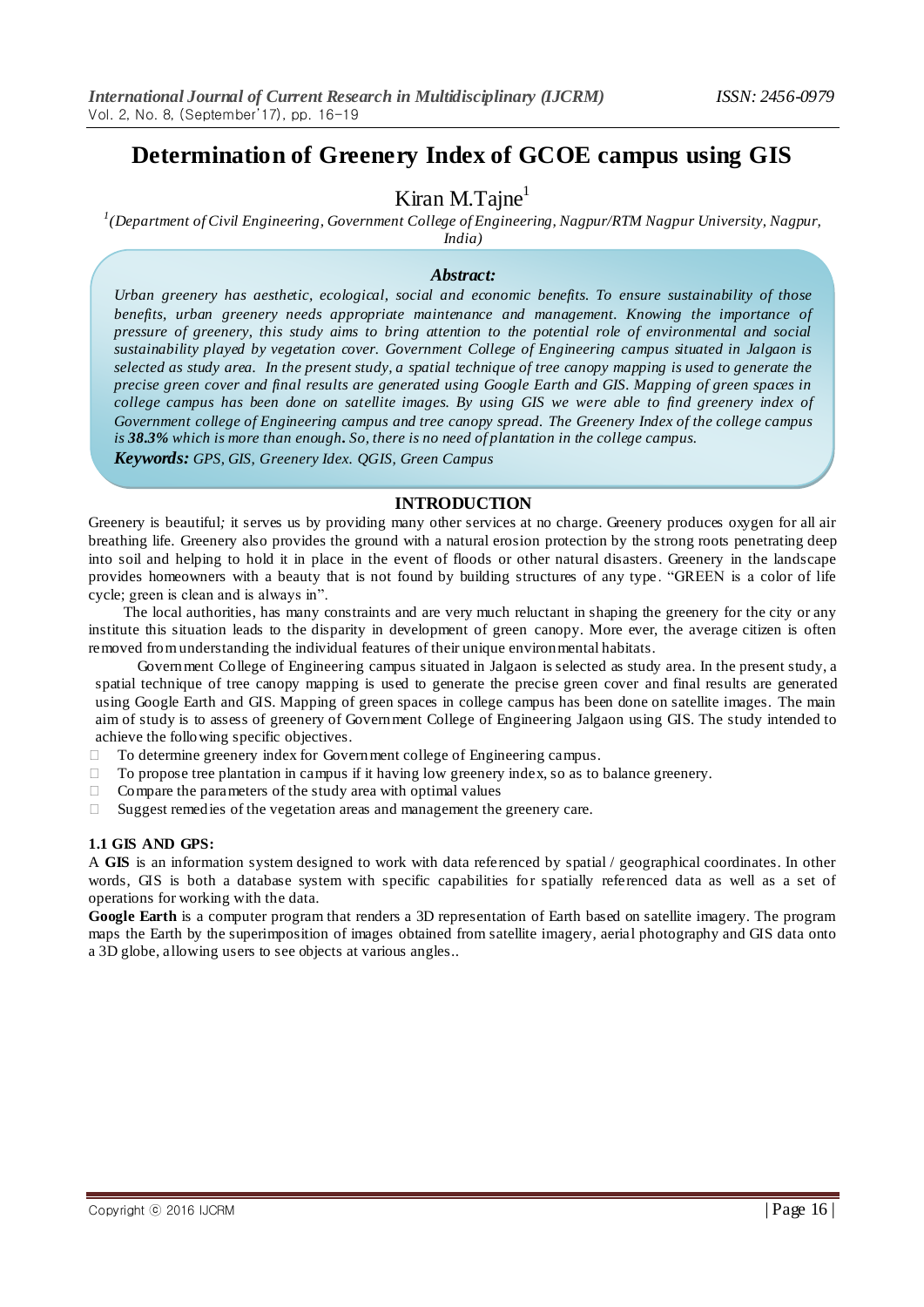# **METHODOLOGY**

The following project methodology was adopted for systematic and scientific analysis of the Greenery Index for college campus.



#### **2.1 Data Collection**

The boundary of Government college of Engineering Jalgaon is collected from Google map in the form of map. The map was scanned and converted into jpg format. Autodesk Map5 was used to view the jpg file and create layer of college boundary.

#### **2.2 Satellite Image**

Satellite Image of college campus was collected from Google Earth software. From that satellite image, layer of college campus was created and that image had been used for digitization.



Fig 2.1 Satellite image

#### **2.3 Selection College Boundary**

The image from the Google earth is then used to set boundary for area calculation of college campus



Fig 2.2 Satellite image with college boundary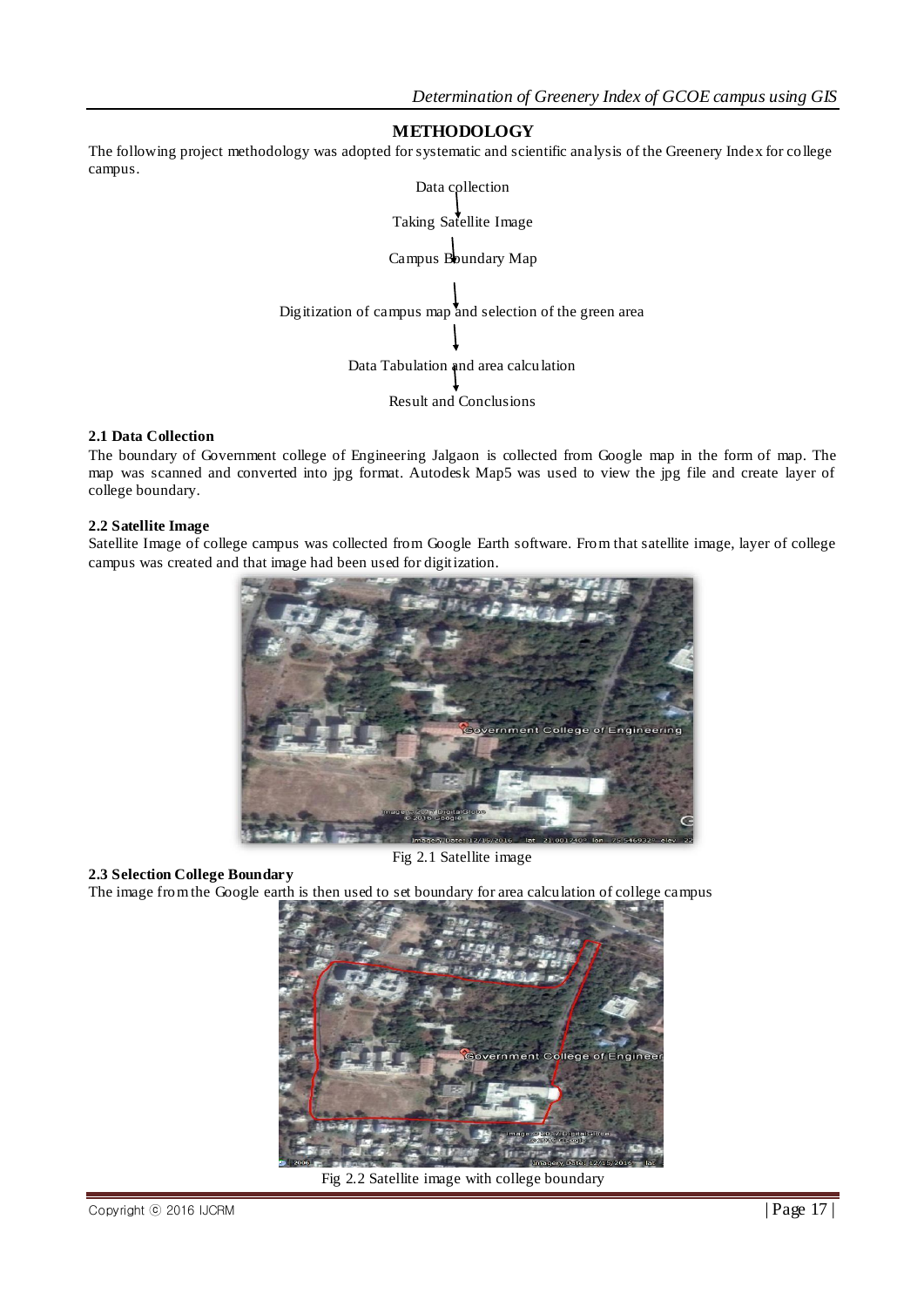# **2.4 Digitization Of Campus Map And Selection Of The Green Area**

Once the boundary is selected then the greenery area in the campus is selected so as to find the total greenery area of the campus. While calculating the greenery area care should be taken that the shadow of tree shall not included in the area.



Fig 3.3 Satellite image with greenery area

#### **2.5 Data Tabulation And Greenery Index Calculation**

The greenery area of college campus is calculated and tabulated for further processing. It is observed that the greenery area of the college campus is **3.08 Sqkm** and the total area acquired by the college campus is **8.042 Sq km**. The Greenery Index calculated from the total area and greenery area.

**Greenery Index**: It is the ratio of area of particular institute or place to the greenery area of same institute or place.

Greenery Index  $(G,I)$  = Greenery Area of college campus

Area of college campus

# **RESULTS AND DISCUSSIONS**

Once all the procedure is done we moved on to the results or the readings we get from the GIS. The total green area includes the area of each and every small tree in the college campus, we add them and we get the gross or total green area, from which we calculate the greenery index of the college campus which is represented in tabular form as follows.  $T = 11 \, \text{N}$   $41 \, \text{m}$   $41 \, \text{m}$ 

| Sr. No | Campus Area | Greenery Area | Greenery Index |
|--------|-------------|---------------|----------------|
|        | (in sq.km)  | (in sq.km)    | (in % )        |
|        | 8.042       | 3.08          | 38.3           |

# **QUALITATIVE ANALYSIS OF GREENERY INDEX**

The Greenery Index was analyzed and a qualitative model was generated in GIS platform to understand the green area spread within the college campus. The following parameters were used for the qualitative analysis:

| Sr.No. | Range of Greenery Index | <b>Greenery Category</b> |
|--------|-------------------------|--------------------------|
|        | $0.2 \&$ above          | Very high                |
|        | $0.15 \& 0.2$           | High                     |
|        | $0.1 \& 0.15$           | Moderate                 |
|        | $0.07 \& 0.1$           | Low                      |
|        | Below $0.07$            | Verv Low                 |